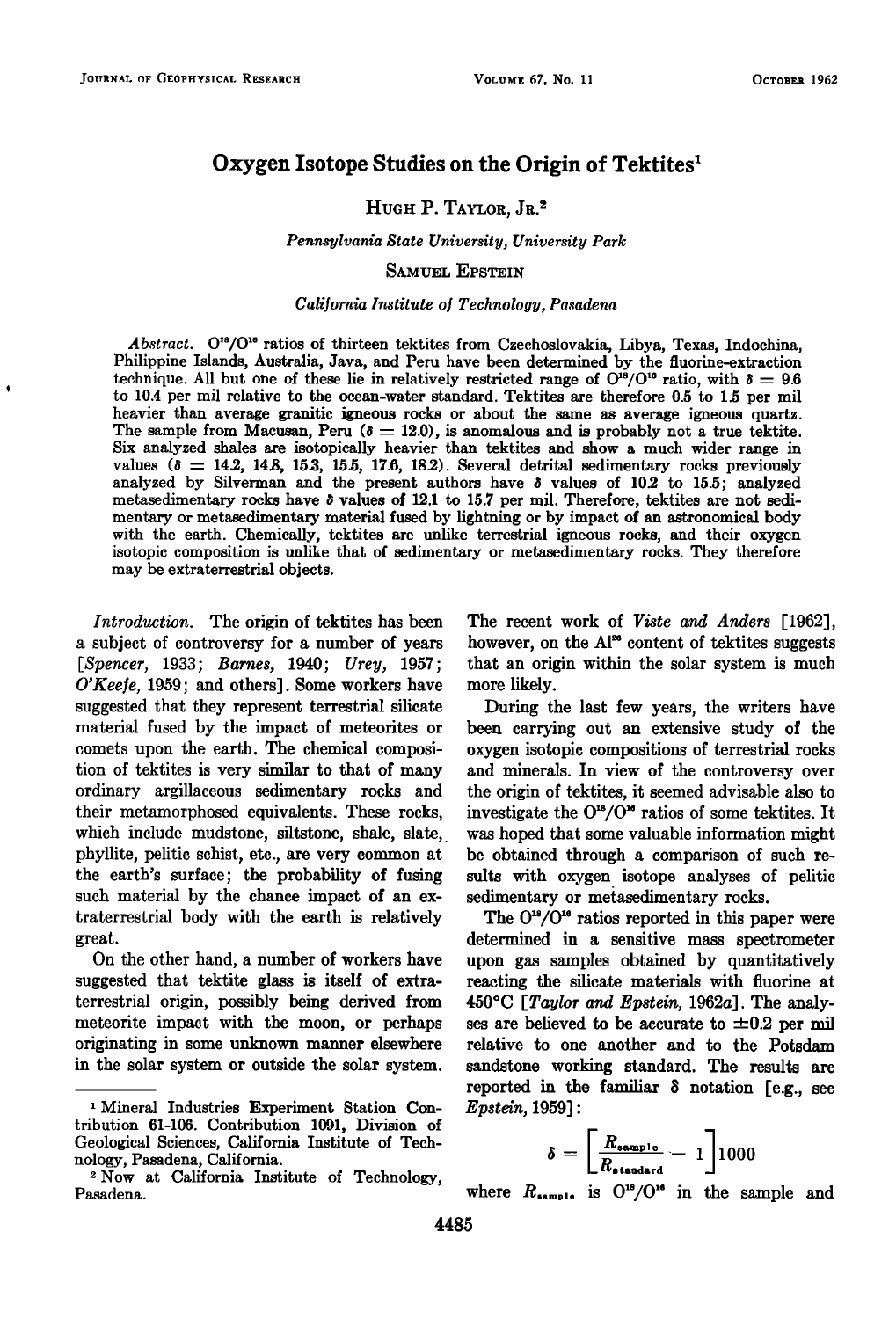**TABLE 1. Oxygen Isotopic Analyses of Tektites** 

| $\delta O^{18}/O^{16}$ ,<br>per mil | No.<br>d.<br>Runs                                    | Average<br>Devi-<br>ation    |
|-------------------------------------|------------------------------------------------------|------------------------------|
|                                     |                                                      |                              |
| 9.6                                 | 2                                                    | 0.2                          |
|                                     |                                                      |                              |
| 9.6                                 | 2                                                    | 0.2                          |
| 9.7                                 | 2                                                    | 0.2                          |
|                                     |                                                      |                              |
| 9.7                                 | 2                                                    | 0.2                          |
| 9.7                                 | 2                                                    | 0.1                          |
| 9.8                                 | 2                                                    | 0.2                          |
|                                     | 1                                                    |                              |
|                                     | 2                                                    | 0.0                          |
|                                     |                                                      |                              |
|                                     |                                                      | 0.1                          |
|                                     |                                                      | 0.2                          |
|                                     |                                                      |                              |
|                                     |                                                      | 0.5                          |
|                                     |                                                      |                              |
|                                     |                                                      | 0.0                          |
|                                     |                                                      |                              |
|                                     |                                                      | 0.2                          |
|                                     | 10.1<br>10.2<br>10.2<br>10.3<br>10.4<br>10.4<br>12.0 | 3<br>2<br>2<br>2<br>$\bf{2}$ |

**The locations of most of these samples are more fully described by Friedman [1958]. Sample 30-16 wa• collected by G. H. R. van Konigswald from Trinil beds, central Java. Sample 156-105 was cok leered by Dr. J. Thorp 10 to 15 miles northeast of Manila, Philippine Islands.** 

 $R_{standard}$  is  $O^{18}/O^{16}$  in the standard. The standard **used here is the ocean water analyzed by Silver***man* [1951]; he obtained a  $\delta$  value of  $+15.5$ **per mil for Potsdam sandstone on this scale. Our results have therefore also been adjusted to give a value of 15.5 for Potsdam sandstone, so that these data are reported relative to the standard commonly in use [Silverman, 1951; Clayton and Epstein, 1958; Taylor and Epstein, 1962a].** 

**Experimental results. The only previous**  study of  $O^{18}/O^{16}$  ratios in tektites is that of **Silverman [1951], who analyzed a philippihire and a moldavite. Values of 10.4 per nail were obtained for both. In the present study, oxygen isotope ratios were determined for nine tektites from various localities throughout the world, as well as for a sample of Libyan desert glass and**  an americanite from Macusan, Peru (Table 1). **Except for the latter sample, all these \$ values lie in the range 9.6 to 10.3 per mil, indicating**  that the O<sup>18</sup>/O<sup>18</sup> ratios of tektites are very similar, irrespective of age or geographic location. **The only differences which show up in the data are that moldaVites appear to be relatively high**  in O<sup>16</sup> content, whereas the australites and **javaires are relatively low. The total variation is**  small, however-not much greater than the ex**perimental error.** 

**Five oxygen isotope analyses of shales and one of an arkosic sandstone were made during**  the present study (Table 2). In addition, several **sedimentary and metasedimentary rocks have been previously analyzed by Silverman [1951], Taylor and Epstein [1962a], and Taylor et al.**   $[1962]$ . The  $O^{18}/O^{16}$  ratios of these rocks are **graphically tabulated in Figure 1, where a comparison is made with oxygen isotope data from tektites.** 

**The sedimentary and metasedimentary rocks**  show a wide range in  $O^{18}/O^{10}$ , from  $\delta = 10$  to  $\delta = 18$ , a variation of 8 per mil. Each rock type **shows a range of 4 to 5 per nail; undoubtedly, a greater range would be obtained if further analyses were made. These results contrast strongly**  with the O<sup>18</sup>/O<sup>16</sup> data obtained for tektites, both in terms of the total range of  $O^{18}/O^{16}$  involved and of the actual  $O^{18}/O^{16}$  ratios themselves.

Origin of tektites by impact melting of sedi**mentary rocks. The oxygen isotope results presented here clearly illustrate that tektites cannot simply be fused shales or pelitic schists. Their chemical compositions are perhaps compatible with such an origin [Barnes, 1940], but**  their  $O^{18}/O^{16}$  ratios are very definitely not. This **conclusion contradicts the statements made by Silverman [1951] on this problem, which were based upon incomplete oxygen isotope data. Only if there were an accompanying oxygen isotope fractionation during the fusion process**  could the vast majority of sedimentary or meta**sedimentary rocks be made over into a composition similar to tektite glass. Inasmuch as such rocks must lose water during the very high temperatures of melting that are necessary to produce tektite glass [Friedman, 1958], it is**  probable that some changes in  $O^{18}/O^{16}$  do occur.

**The water that would be expelled during**  fusion would almost certainly have an  $O^{18}/O^{16}$ **ratio different from that of the rock. There is, however, no a priori reason to believe that the water would be isotopically heavier than the rock, which is necessary if one is to reduce the S value of the rock into the tektite range. In this connection, it will be interesting to analyze**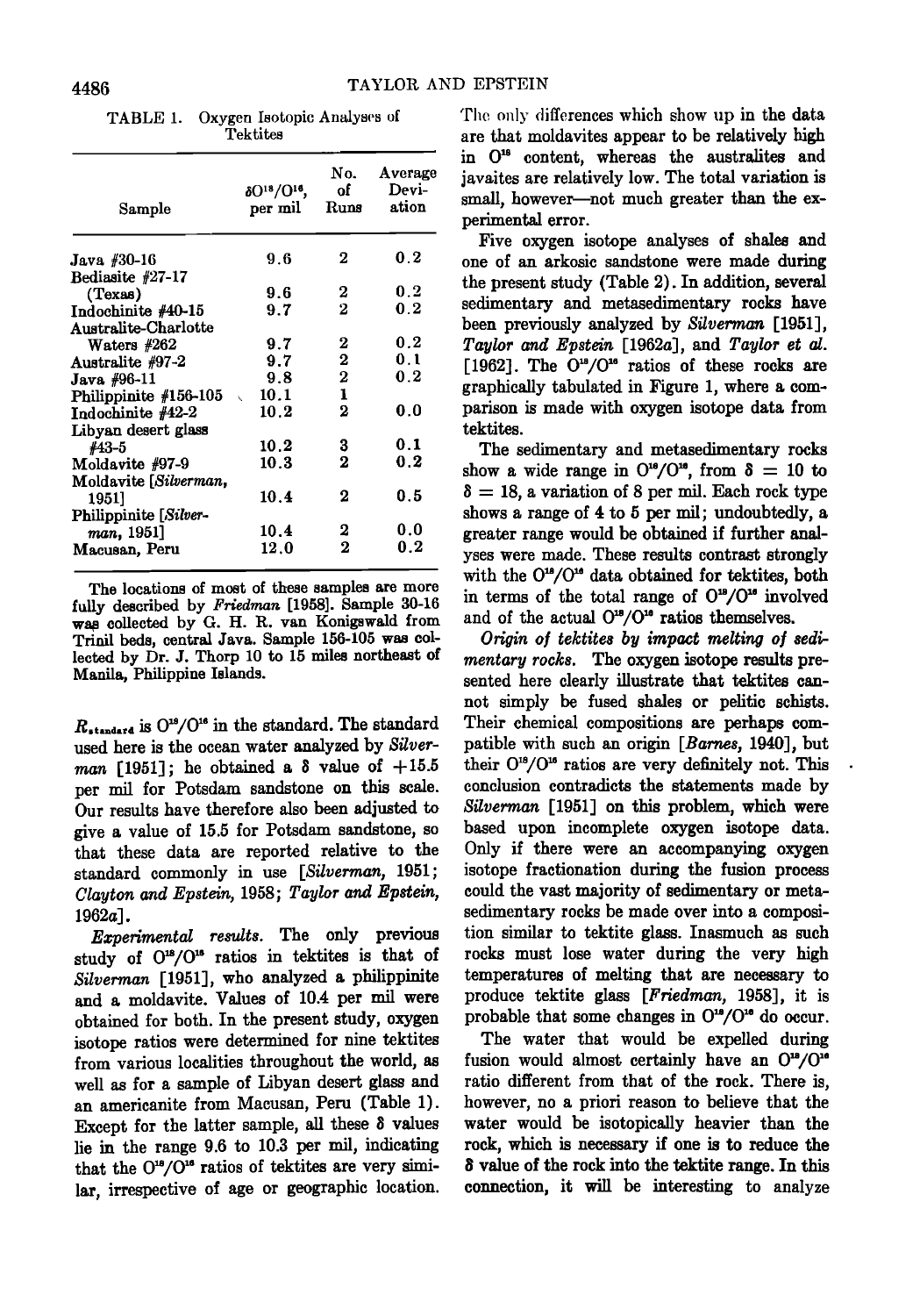| Sample                         | δO <sup>18</sup> /O <sup>16</sup> .<br>per mil | No. of<br>Runs |
|--------------------------------|------------------------------------------------|----------------|
| New Milford shale, Devonian,   |                                                |                |
| Lanesboro, Pa., Wards #47      | 14.2                                           | 1              |
| Queenston shale, Ordovician.   |                                                |                |
| Lewiston, N.Y., Wards #27      | 17.6                                           | 1              |
| Sodus shale, Silurian, Roches- |                                                |                |
| ter, N.Y. (Genesee River       |                                                |                |
| gorge)                         | 14.8                                           |                |
| Keokuk shale, Mississippian,   |                                                |                |
| Crawfordsville, Indiana,       |                                                |                |
| Wards $#53$                    | 15.3                                           |                |
| Cretaceous shale-chip con-     |                                                |                |
| glomerate, Harding Canyon      |                                                |                |
| (N. fork), Santa Ana Mts       |                                                |                |
| Calif.                         |                                                |                |
| $(a)$ Shale clast              | 18.2                                           |                |
| (b) Sandy arkosic matrix       | 12.6                                           |                |

**TABLE 2. Oxygen Isotopic Analyses of Sedimentary Rocks** 

some impactite glass and compare its  $O^{18}/O^{16}$ **ratio with that of the original, unfused rock.** 

**More compelling evidence on this question, however, is the great difference in total range of 0•8/0 •ø for the tektites and for the terrestrial rocks. It is doubtful that during the fusion process these rocks would always lose exactly the**  proper amounts of H<sub>2</sub>O of the right  $O^{18}/O^{16}$ **ratio to bring their heterogeneous set of 8 values**  down to the same narrow range of  $O^{18}/O^{16}$  that **is found in tektites.** 

More studies will have to be made of O<sup>16</sup>/O<sup>16</sup> **ratios in a wide variety of sedimentary rocks in order to see if there is by chance some particular clustering of 8 values in a relatively narrow range. On the basis of existing data this seems unlikely, and it is also unlikely in view of our knowledge of the effect of authigenic mineral formation upon the 8 values of rocks. It was first pointed out by Silverman [1951] that the greater the proportion of authigenic silica cement in a quartz sandstone, the higher the**   $O^{18}/O^{18}$  ratio of the sandstone. This is reasonable because low-temperature authi**zenic** silica **because low-temperature authigenic silica**  (cherts, diatomites, etc.) is very rich in O<sup>18</sup>, with **• values of 28 to 36 per mil [Silverman, 1951; Engel et al., 1958]. This is a result of oxygen exchange with water; the fractionation factor is very large at low temperatures.** 

**Hence, applying the same principle, any detrital igneous or metamorphic mineral will be**  much lower in  $O^{18}$  than the same mineral pre**cipitated authigenically from sea water or during diagenesis. Minerals formed during weathering processes should be O•\*-rich, because of exchange with surface waters. Sediments contain widely varying proportions of authigenic minerals and of minerals which have exchanged to some extent with coexisting waters; these minerals are of several different kinds. Therefore, it is likely that sediments all over the earth will**  show an extensive range in O<sup>16</sup>/O<sup>16</sup>, depending



Fig. 1. Graphical tabulation of all oxygen isotopic analyses of tektites and of sedimentary **rocks that can be related to the sea-water standard.**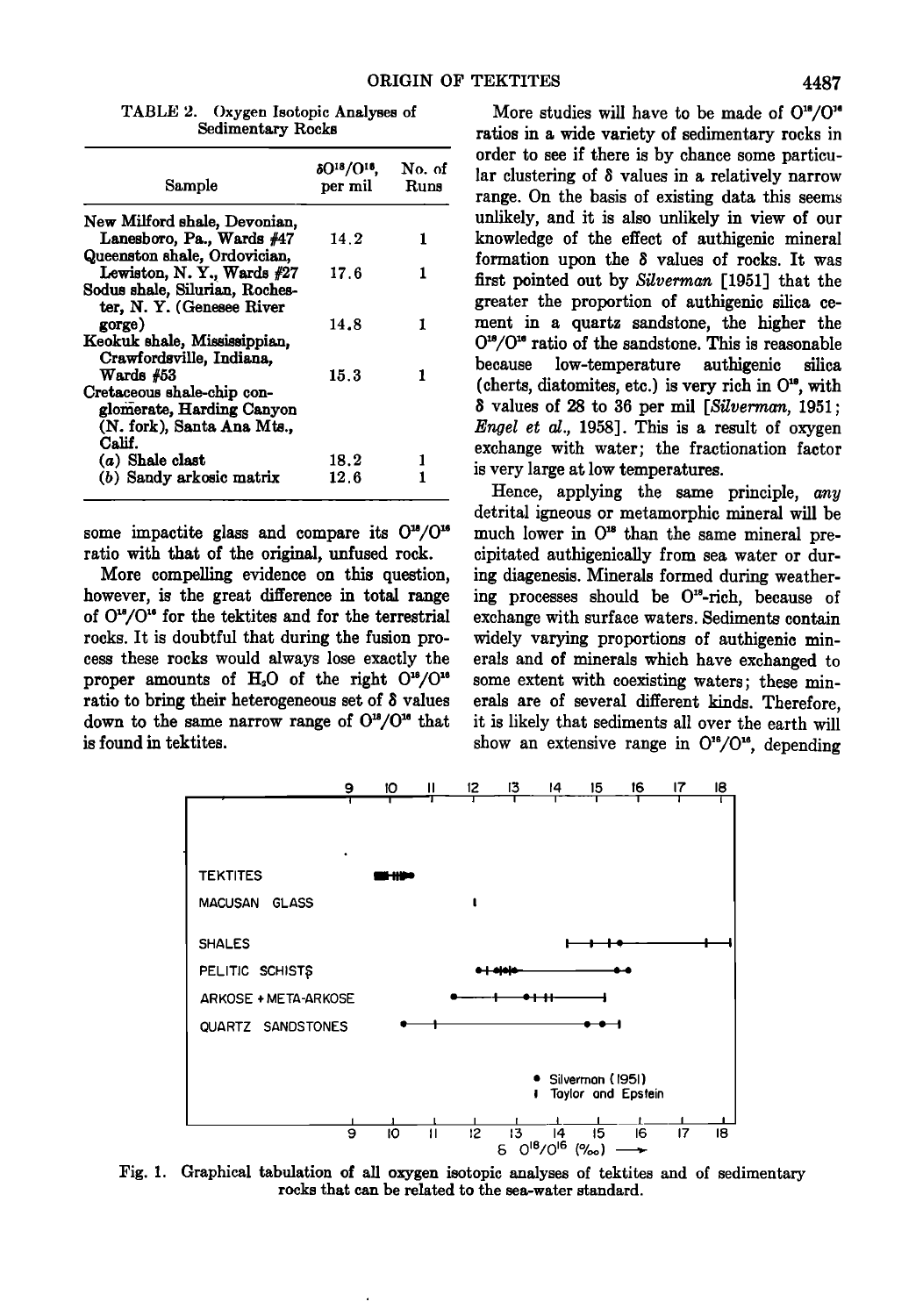**upon the proportions and types of authigenic minerals added. Inasmuch as metamorphic min**erals are generally richer in O<sup>18</sup> than igneous **minerals [Taylor and Epstein, 1962a; Taylor et al., 1962], there will be a significant variation**  in  $O^{10}/O^{10}$  even in the purely detrital minerals, **depending upon their source areas.** 

**The observations that sediments are much**  richer in  $O^{18}$  than igneous rocks and that they show a very wide range in  $O^{18}/O^{16}$  ratio are both **explicable in terms of the above discussion. Metamorphosed sedimentary rocks also show**  a wide range in  $O^{18}/O^{16}$ , probably as a result of:  $(1)$  The  $\delta$  value of the original, pre-metamorphic rock may influence the O<sup>18</sup>/O<sup>16</sup> ratio of the meta**morphosed rock to a certain extent, depending upon the degree of oxygen exchange with coexisting pore fluids during metamorphism; and (2) the temperature of metamorphism and the kinds and proportions of metamorphic minerals present are all variables which will strongly**  influence the  $O^{18}/O^{10}$  ratio of the rock if any **oxygen exchange with pore fluids occurs.** 

**In summary, both the existing oxygen isotope data and our knowledge of the processes which bring about 0•8/0 • variations in nature indicate that sediments and metasediments should show**   $a$  wide range in  $O^{18}/O^{16}$  and should generally be significantly richer in  $O^{10}$  than tektites are. The **fact that tektites of different ages from various widely scattered localities all have relatively**  similar  $O^{18}/O^{16}$  ratios seems to exclude an origin **by impact melting of sedimentary or metasedimentary rocks. It is highly improbable, in**  view of the large range of  $O^{18}/O^{16}$  in terrestrial **rocks, that a meteorite or comet would always strike rocks having the same oxygen isotopic composition.** 

Natural glasses of doubtful origin. The sam**ple of glass from Macusan, Peru (Table 1), has a** distinctly different  $O^{18}/O^{16}$  ratio from that of **the known tektites. Many other properties of this glass are also aberrant [Friedman, 1958;**  Senftle and Thorpe, 1958], and the oxygen iso**tope data simply represent another line of evidence that this glass is not a true tektite. Its origin remains in doubt.** 

**The sample of Libyan desert glass (Table 1)**  has an  $O^{18}/O^{16}$  ratio within the range of tektite **compositions. This may be a coincidence, however, as Libyan desert glass, in contrast to the**  known tektites, is almost pure SiO<sub>2</sub>. It is inter**esting that the only widespread sedimentary**  rock which is likely to have a  $\delta$  value similar to **tektite glass is a pure quartz sandstone containing very little authigenic silica cement. This**  is because tektites have  $O^{18}/O^{16}$  ratios almost **identical to the values found in quartz from igneous rocks [Taylor and Epstein, 1962a]. Inasmuch as relatively pure quartz sand is very abundant in the Libyan desert, the glass from that region could very easily be fused sand or sandstone. Therefore, the oxygen isotope data provide no evidence as to whether Libyan glass is an impactire or a true tektite.** 

**Possible origins of tektites. In the light of the oxygen isotope data, the possible mechanisms of tektite formation appear to be reduced in number. It now seems likely that they must either be extraterrestrial objects or must be derived from a terrestrial rock type which has**  a restricted range of  $O^{18}/O^{16}$ . For example, granitic rocks commonly have  $\delta$  values ranging **from about 8.0 to 9.5 per mil relative to sea water, and gabbros generally lie in the range**   $\delta = 6.0$  to 7.0 per mil [*Taylor and Epstein*, **1962a]. Therefore, if tektite glass is always derived from a certain type of igneous rock, its**  narrow O<sup>18</sup>/O<sup>16</sup> variation is readily explained.

**Only a very few of all the igneous rocks yet analyzed approach the tektites in chemical composition [Barnes, 1940]. These rocks are granitic types which are abnormally rich in Fe and Mg, and somewhat richer in SiO• than the average. Therefore, if tektites represent impact melting of the common terrestrial granitic rocks, there must have been a change in chemical composition of the rocks during melting. The alkalies Na and K must be preferentially fractionated off, and, inasmuch as tektites have higher K/Na ratios than most granitic rocks (if one includes the very abundant quartz monzonites and granodiorites), more Na must be removed than K. None of these possibilities can be completely dismissed because these relatively volatile alkali metals might be vaporized and removed during the high temperatures involved in impact melting. In addition to these requirements of change in chemical composi**tion, the O<sup>18</sup>/O<sup>16</sup> ratios of the fused materials **would also have to be changed slightly, as the**  tektites average somewhat higher in  $O^{18}/O^{16}$ **than granitic rocks. It must be added, however, that deeply weathered granitic rocks might**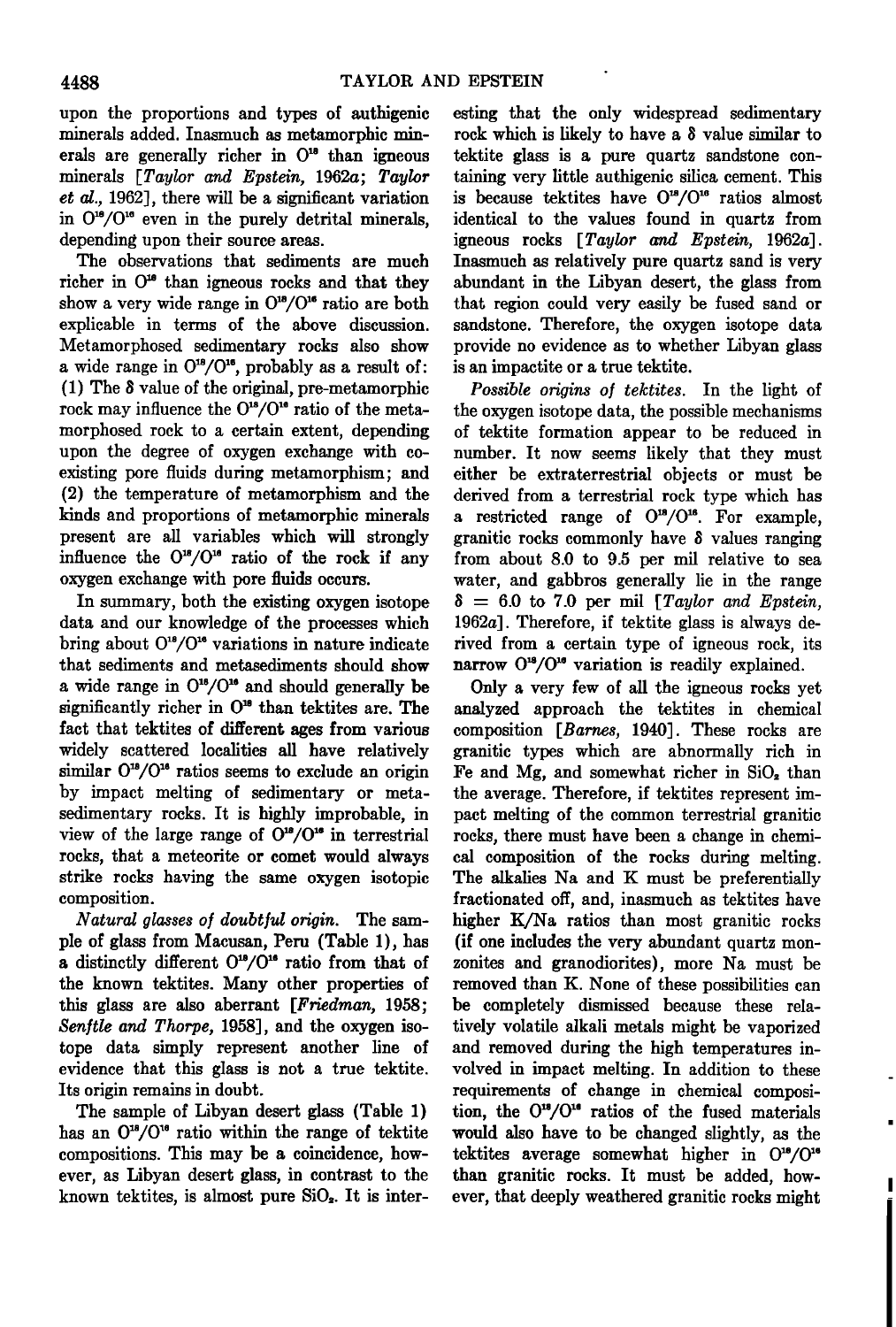

**Fig. 2. Plot of all oxygen isotopic analyses of tektites and of igneous rocks that can be related**  to the sea-water standard versus the general range in SiO<sub>2</sub> content for each rock type.

be expected to have higher  $O^{18}/O^{16}$  ratios than **normal, because of the formation of O•8-rich clay minerals by exchange with surface waters. No measurements have been made, but it is**  not unreasonable to hypothesize that  $O^{18}/O^{16}$ **ratios of weathered granites and tektites might be very similar.** 

If the possibility is unacceptable that  $O^{18}/O^{16}$ **ratios and chemical compositions would change in the correct direction and magnitude to produce materials of tektite composition from terrestrial rocks, tektite glass must be derived from an extraterrestrial source. The constancy of the**  Sr<sup>87</sup>/Sr<sup>88</sup> ratio in tektites [*Pinson et al.*, 1958], **for example, would seem to argue against an origin by fusion of granitic rocks. The oxygen isotope data give no information concerning any source outside the earth, as we have no**  knowledge about the  $O^{18}/O^{16}$  ratios of any defi**nitely extraterrestrial bodies except meteorites.** 

**It is possible to speculate on one aspect of the oxygen isotope data which suggests that tektites may have originated through igneous processes. First, as was stated by Barnes [1940], a few terrestrial igneous rocks are similar in chemical composition to that of tektite glass; therefore, magmatic processes clearly can, in**  certain instances at least, yield SiO<sub>2</sub>-rich frac**tions similar to tektite glass. Second, it is interesting to note the relationship between the**   $O^{18}/O^{16}$  ratios and SiO<sub>2</sub> contents of terrestrial

**igneous rocks, for comparison with those of the tektites (Figure 2). Here are plotted all available oxygen isotopic analyses of igneous rocks that can be related to the sea-water standard [Silverman, 1951; Taylor and Epstein, 1962a]. As we do not have exact chemical analyses of all**  these rocks, their SiO<sub>2</sub> contents are not ac**curately known. Therefore, the 'normal' range of Si0• variation in each rock type is used instead, based upon the known analyses, estimates of chemical compositions from modal analyses, and chemical analyses of similar rocks from the literature. It is believed that the actual Si0• contents of the rocks shown plot well within the respective ranges indicated. Tektites appear to plot very nicely on the igneous-rock trend.** 

**Not only do tektites seem to fit on the same trend as igneous rocks in terms of Si0• content**  and  $O^{18}/O^{16}$  ratio, but a finer distinction of the **same type is noticeable within the tektite group**  itself. The relatively SiO<sub>x</sub>-rich moldavites [Barnes, 1940] have consistently higher  $O^{18}/O^{16}$ **ratios than the other tektites, whereas the australites and javaites, which are lower in Si0• content [Barnes, 1940], have the smallest 0 •ø ratios.** 

**Insofar as the igneous rocks are concerned,**  the observed trends in  $O^{18}/O^{16}$  ratio versus  $SiO_2$ **content are thought to result from the particular tendency of each rock type to incor-**